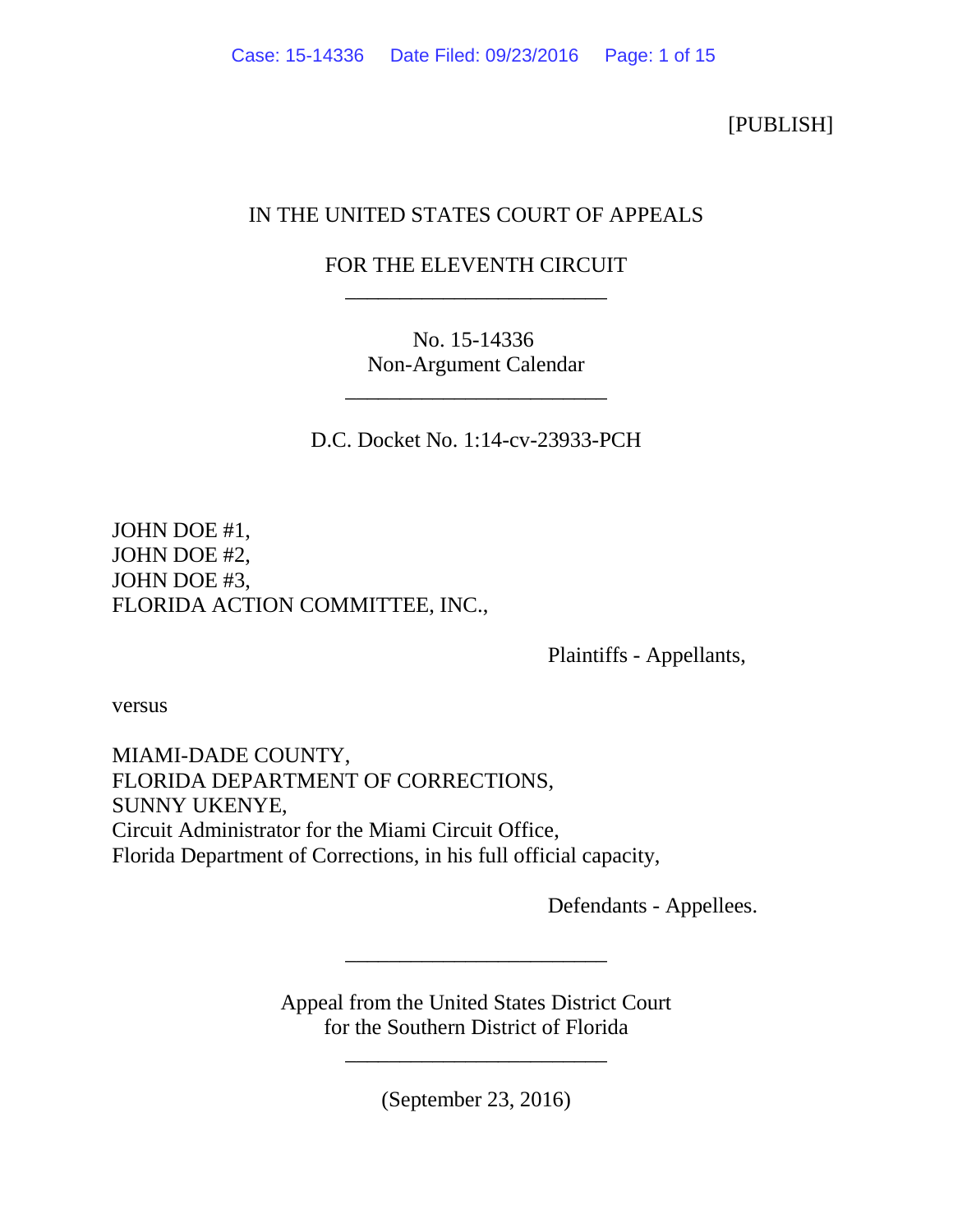Before TJOFLAT, WILSON, and JILL PRYOR, Circuit Judges.

WILSON, Circuit Judge:

Plaintiffs-Appellants John Doe #1, John Doe #2, John Doe #3, and the Florida Action Committee, Inc. (FAC) (collectively, the Plaintiffs), appeal the district court's dismissal of their ex post facto challenges to the residency restriction in Miami-Dade County's Lauren Book Child Safety Ordinance (the Ordinance). On appeal, the Plaintiffs argue that they pleaded sufficient facts to state a claim that the residency restriction is so punitive in effect as to violate the ex post facto clauses of the federal and Florida Constitutions. At this stage, we conclude that Doe #1 and Doe #3 have alleged plausible ex post facto challenges to the residency restriction. Therefore, we affirm in part, reverse in part, and remand for proceedings consistent with this opinion.

I

On November 15, 2005, Miami-Dade County (the County) adopted the Ordinance, which imposes, *inter alia*, a residency restriction on "sexual offenders" and "sexual predators."[1](#page-1-0) *See* Miami-Dade Cty., Fla., Code of Ordinances ch. 21, art. XVII. The Ordinance prohibits a person who has been convicted of any one of several enumerated sexual offenses involving a victim under sixteen years of age

<span id="page-1-0"></span><sup>&</sup>lt;sup>1</sup> The present text of the Ordinance is reproduced in the Appendix in relevant part. Any differences between the 2005 version, which went into effect on November 25, 2005, and the present version of the Ordinance are immaterial to this appeal.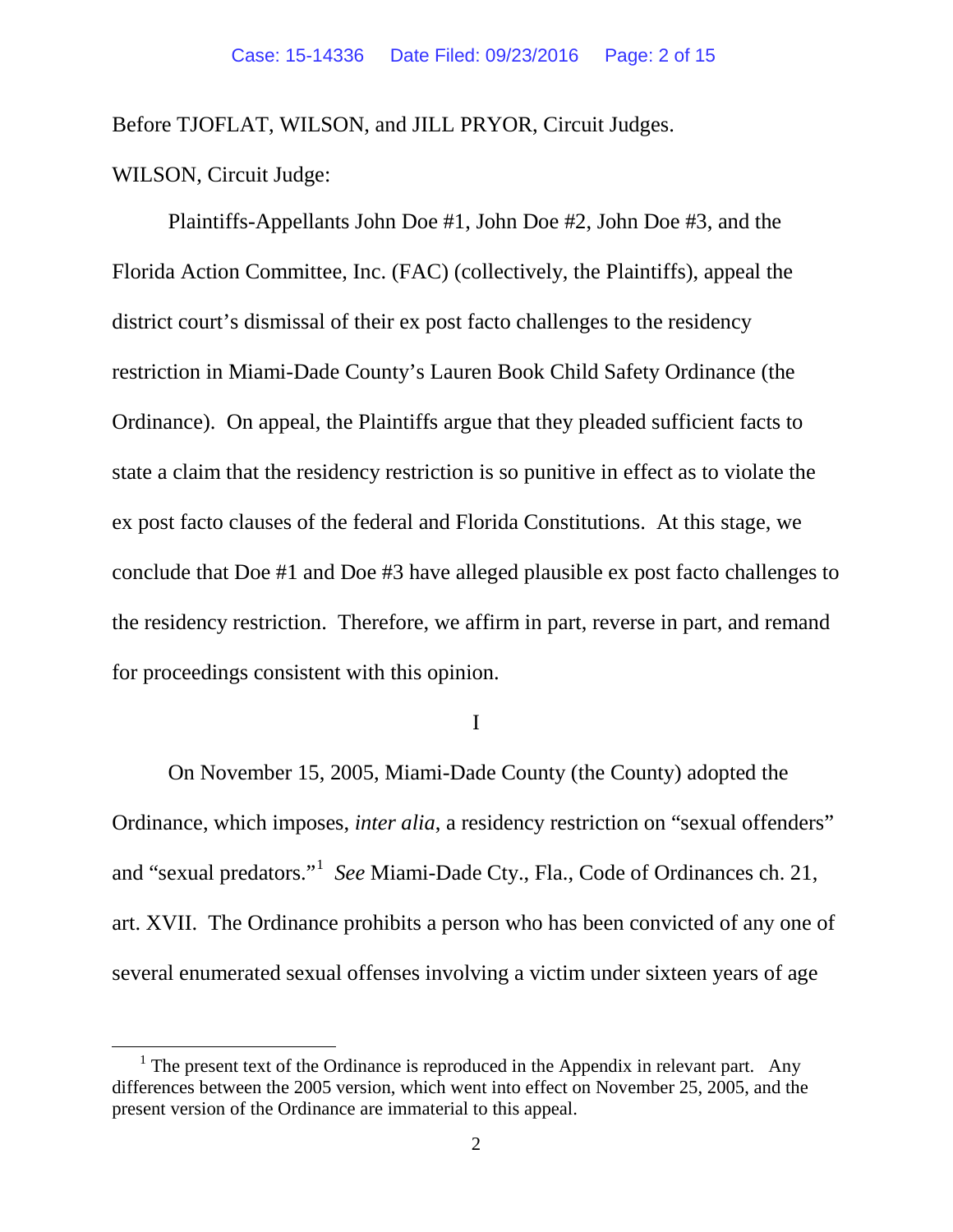from "resid[ing] within 2,500 feet of any school." *Id.* § 21-281(a). The 2,500-foot distance is "measured in a straight line from the outer boundary of the real property that comprises a sexual offender's or sexual predator's residence to the nearest boundary line of the real property that comprises a school," rather than "by a pedestrian route or automobile route." *Id.* § 21-281(b). There are three exceptions to the County's residency restriction: (1) "[t]he sexual offender or sexual predator established a residence prior to the effective date of th[e] [O]rdinance"; (2) "[t]he sexual offender or sexual predator was a minor when he or she committed the sexual offense and was not convicted as an adult"; and (3) "[t]he school was opened after the sexual offender or sexual predator established the residence." *Id.* § 21-282(1). Violations of the Ordinance are punishable by a fine up to \$1,000, imprisonment for up to 364 days, or both. *Id.* § 21-281(c).

On December 20, 2014, the Plaintiffs filed a complaint against the County, the Florida Department of Corrections, and the Florida Department of Corrections Miami Circuit Administrator, Sunny Ukenye, in his official capacity (collectively, the Defendants), challenging the constitutionality of the County's residency restriction. Specifically, the Plaintiffs challenged the County's residency restriction (1) as void for vagueness under the Fourteenth Amendment and the Florida Constitution; (2) as a violation of their substantive due process rights to personal security and to acquire residential property under the Fourteenth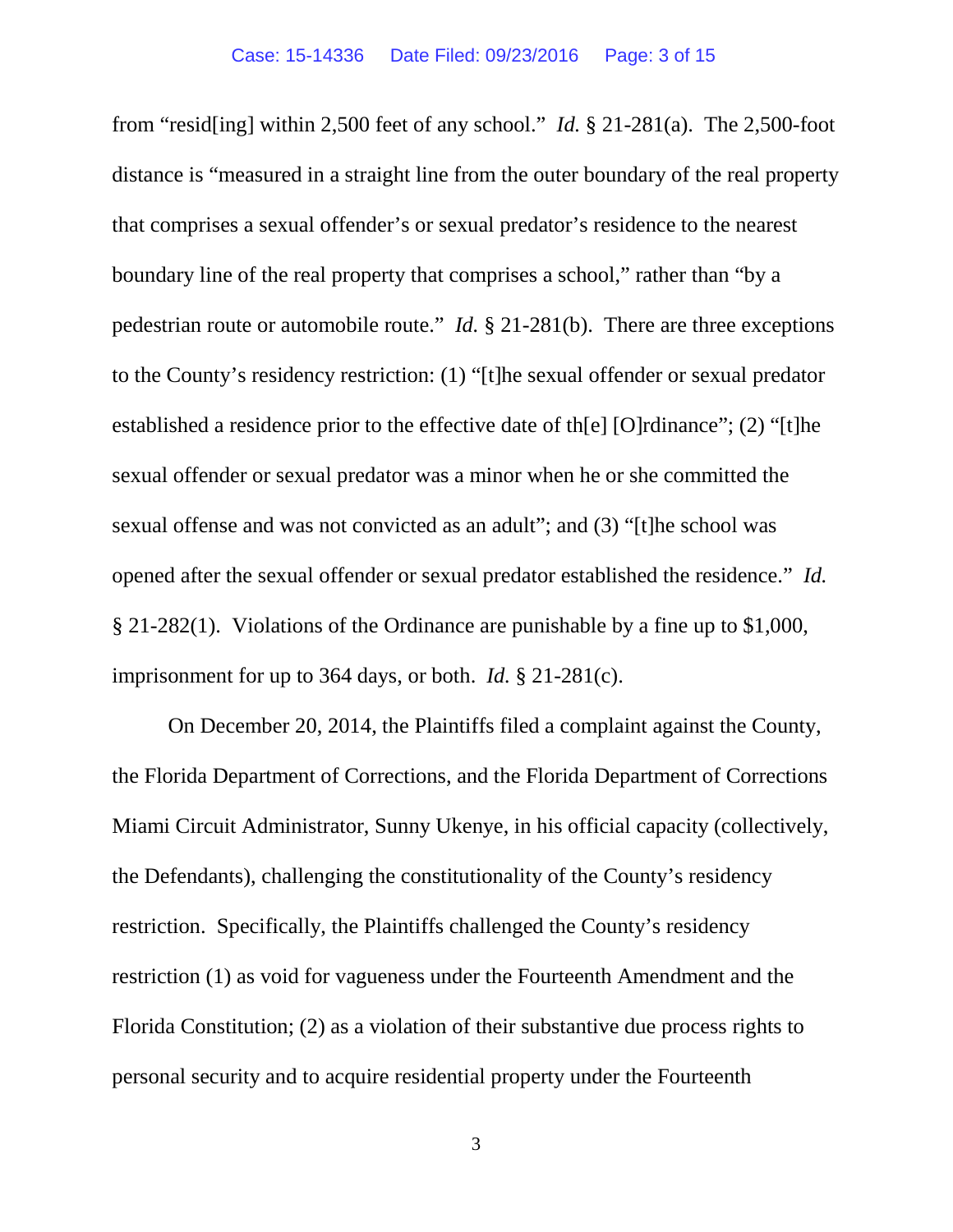Amendment and the Florida Constitution; and (3) as an unconstitutional ex post facto law under the federal and Florida Constitutions. The Defendants moved to dismiss, and the district court dismissed all the claims with prejudice under Federal Rule of Procedure 12(b)(6). The Plaintiffs properly appealed only the dismissal of their ex post facto challenges against the County.

#### II

"We review de novo the district court's grant of a motion to dismiss under 12(b)(6) for failure to state a claim, accepting the allegations in the complaint as true and construing them in the light most favorable to the plaintiff." *Hill v. White*, 321 F.3d 1334, 1335 (11th Cir. 2003) (per curiam).

#### III

Both the federal and Florida Constitutions prohibit the passage of ex post facto laws. *See* U.S. Const. art. I, § 9, cl. 3; *id.* art. I, § 10, cl. 1; Fla. Const. art. I, § 10. An ex post facto law is a law that "appl[ies] to events occurring before its enactment" and that "disadvantage<sup>[s]</sup> the offender affected by it, by altering the definition of criminal conduct or increasing the punishment for the crime." *Lynce v. Mathis*, 519 U.S. 433, 441, 117 S. Ct. 891, 896 (1997) (internal quotation marks and citation omitted). In *Smith v. Doe*, the Supreme Court outlined a framework for determining whether Alaska's sex offender registration and notification requirements violated the federal Ex Post Facto Clause. *See* 538 U.S. 84, 92–93,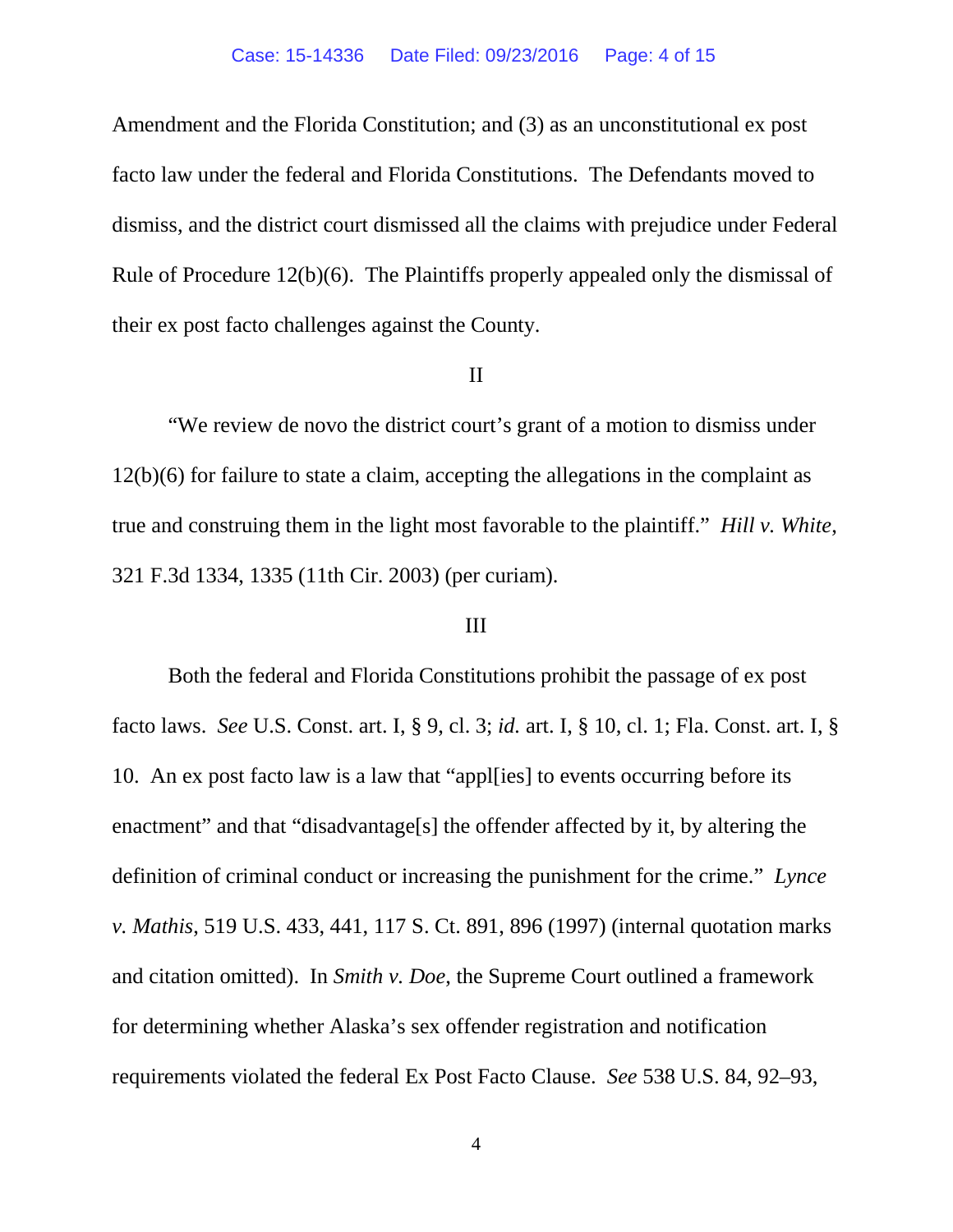97, 123 S. Ct. 1140, 1146–47, 1149 (2003). We join our sister circuits in applying

the *Smith* framework to evaluate an ex post facto challenge to a residency

restriction on sexual offenders. [2](#page-4-0) *See Doe v. Snyder*, Nos. 15-1536, 15-2346, 15-

2486, slip op. at 5–7 (6th Cir. Aug. 25, 2016) (consolidated); *Shaw v. Patton*, 823

F.3d 556, 561–62 (10th Cir. 2016); *Doe v. Miller*, 405 F.3d 700, 718 (8th Cir.

2005)*.*

The *Smith* Court noted that Alaska's statute was retroactive and applied the following framework to determine whether the statute violated the Ex Post Facto

Clause:

We must ascertain whether the legislature meant the statute to establish civil proceedings. If the intention of the legislature was to impose punishment, that ends the inquiry. If, however, the intention was to enact a regulatory scheme that is civil and nonpunitive, we must further examine whether the statutory scheme is so punitive either in purpose or effect as to negate the State's intention to deem it civil.

538 U.S. at 92, 123 S. Ct. at 1146–47 (alteration adopted) (internal quotation

marks and citations omitted). After determining that the Alaska legislature

intended to "create a civil, nonpunitive regime," the Court explained that several

factors guide the second part of the analysis:

whether, in its necessary operation, the regulatory scheme: [1] has been regarded in our history and

<span id="page-4-0"></span> <sup>2</sup> We evaluate both the federal and state ex post facto challenges under *Smith*. *See Houston v. Williams*, 547 F.3d 1357, 1364 (11th Cir. 2008).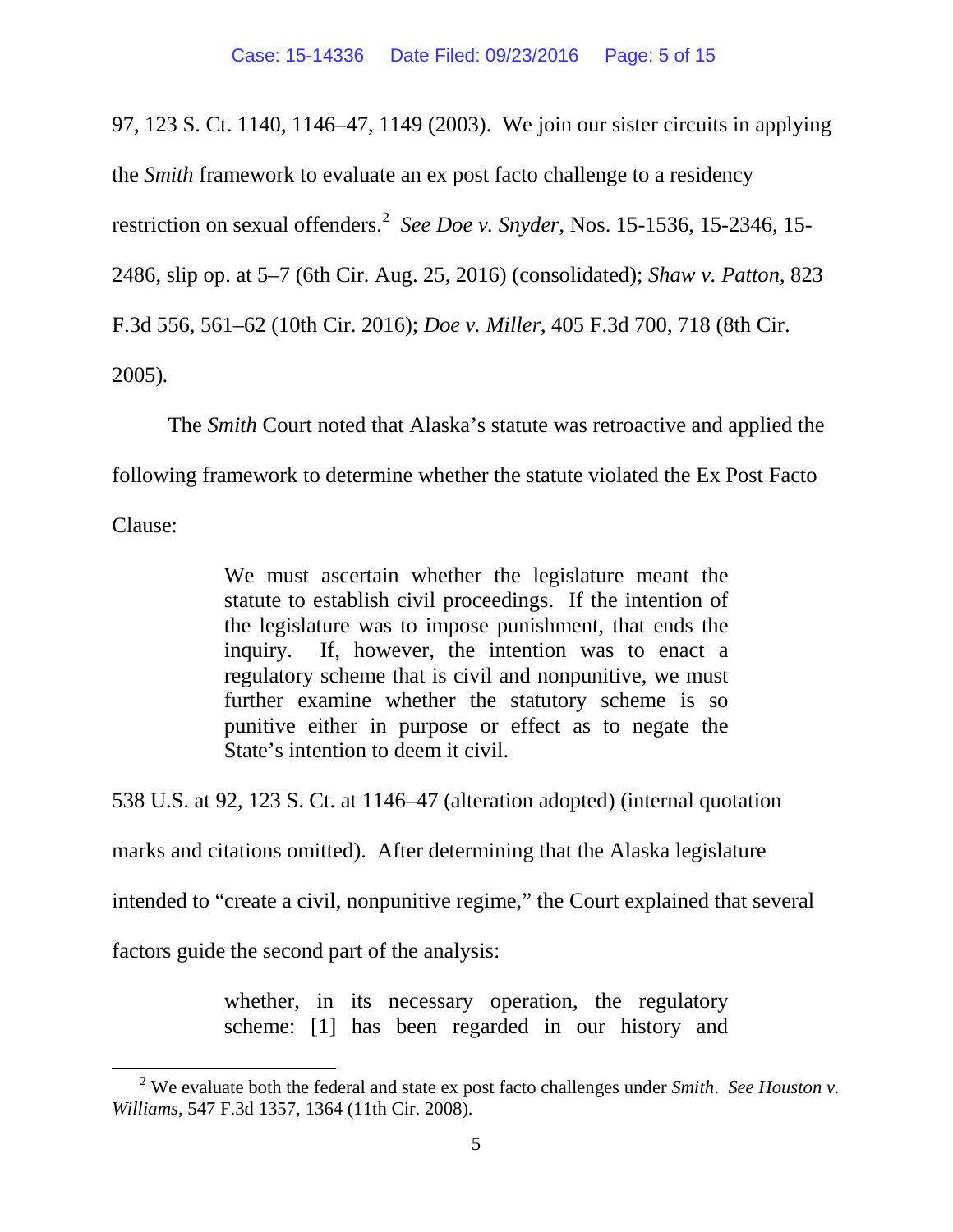traditions as a punishment; [2] imposes an affirmative disability or restraint; [3] promotes the traditional aims of punishment; [4] has a rational connection to a nonpunitive purpose; or [5] is excessive with respect to this purpose.

See id. at 96–97, 12[3](#page-5-0) S. Ct. at 1149.<sup>3</sup> Ultimately, the Court concluded that the Alaska statute was not punitive and, therefore, did not violate the Ex Post Facto Clause. *See id.* at 105–06, 123 S. Ct. at 1154.

#### IV

The County does not contest that its residency restriction applies to individuals "convicted" of relevant sexual offenses before the passage of the Ordinance. *See* Ordinance § 21-281(a); *Lynce*, 519 U.S. at 441, 117 S. Ct. at 896 (a statute is only retroactive if it "appl[ies] to events occurring before its enactment" (internal quotation mark omitted)). Therefore, we accept for purposes of this appeal that the residency restriction applies retroactively. Additionally, the Plaintiffs do not contest the County's assertion that the County intended the Ordinance to be civil and non-punitive. Therefore, we also accept for purposes of this appeal that the County intended to "create a civil, nonpunitive regime" under the first step of the *Smith* analysis. *See Smith*, 538 U.S. at 96, 123 S. Ct. at 1149.

<span id="page-5-0"></span> $3$  None of the factors is dispositive and two other factors may be considered in the second step of the *Smith* framework: whether the regulatory scheme "comes into play only on a finding of scienter" and whether "the behavior to which it applies is already a crime." *See Smith*, 538 U.S. at 97, 105, 123 S. Ct. at 1149, 1154. However, the Court explained, these two factors carried little weight in the Court's analysis of the Alaska statute. *See id.* at 105, 123 S. Ct. at 1154.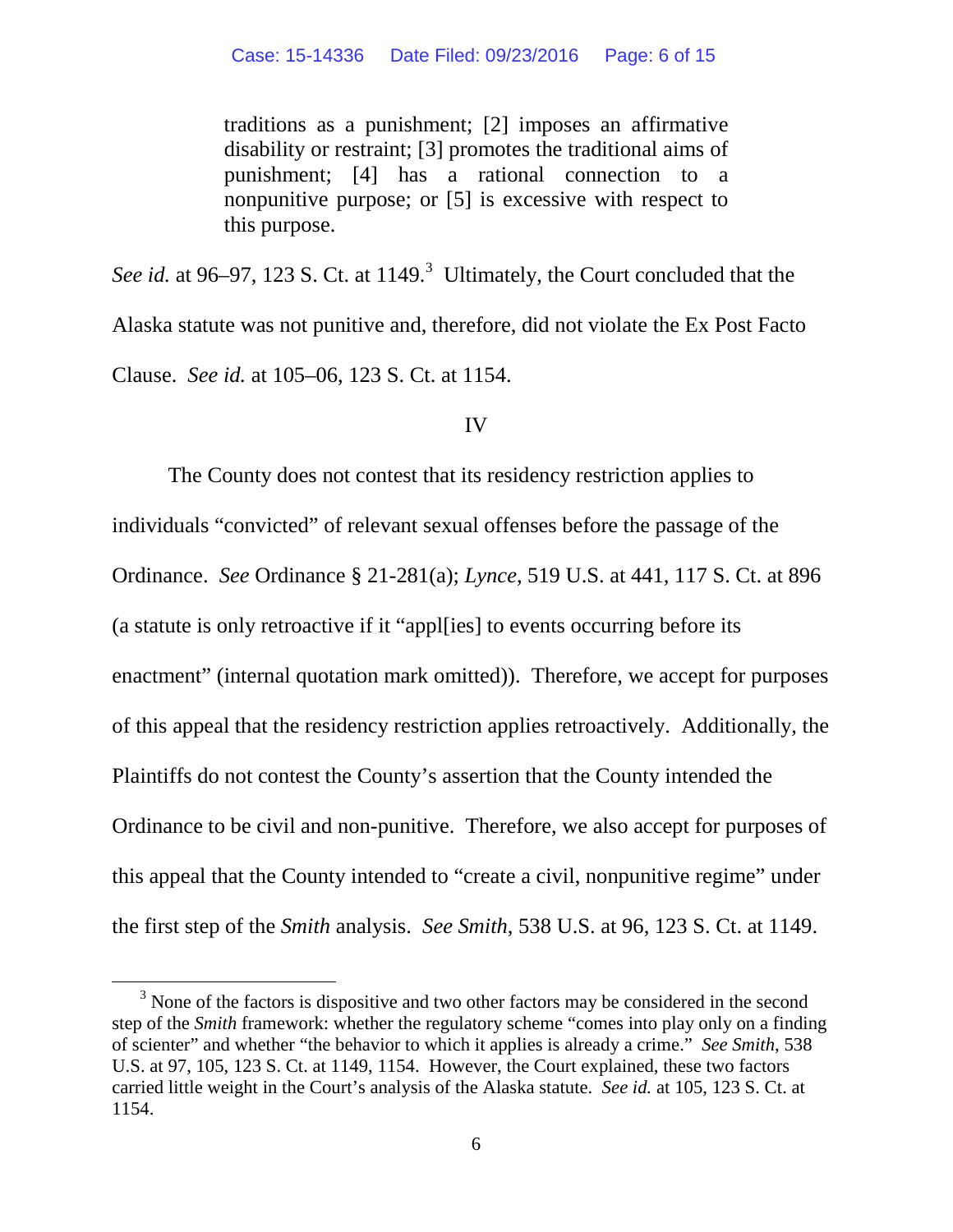Finally, only Doe #1 and Doe #3 have properly alleged that the County's residency restriction applied retroactively to them—that the restriction applied to their pre-enactment convictions for qualifying sexual offenses.<sup>[4](#page-6-0)</sup> Accordingly, we need only decide whether Doe #1 and Doe #3 alleged sufficient facts to state a plausible claim that the County's residency restriction is so punitive in effect as to violate the federal and Florida ex post facto clauses under *Smith*. *See Ashcroft v. Iqbal*, 556 U.S. 662, 677–79, 129 S. Ct. 1937, 1949–50 (2009). We conclude they have done so.

The complaint sufficiently alleged that the County's residency restriction imposes a direct restraint on Doe #1's and Doe #3's freedom to select or change residences. Under the "affirmative disability or restraint" factor, "we inquire how the effects of the [Ordinance] are felt by those subject to it." *See Smith*, 538 U.S. at 99–100, 123 S. Ct. at 1151 (internal quotation marks omitted). The Plaintiffs alleged in their complaint that the County's residency restriction severely limits

<span id="page-6-0"></span> $4$  Construing the complaint in the light most favorable to the Plaintiffs, Doe #1 was convicted of his relevant sexual offense in 1992, and Doe #3 was convicted of his relevant sexual offense in 1999—both before the County's residency restriction was enacted in 2005. *See* Amended Complaint at ¶¶ 17, 48, *Doe v. Miami-Dade Cty.*, No. 1:14-cv-23933-PCH (S.D. Fla. Apr. 3, 2015) [hereinafter Amended Complaint]. Both are also "sexual offenders" under the Ordinance because they are residents of Miami-Dade County and are registered as sexual offenders. *Id.* at ¶¶ 14, 45; *see* Ordinance § 21-280(10) (citing Fla. Stat. § 943.0435).

However, Doe #2 only alleged that he was convicted of his relevant sexual offense in 2006. *See* Amended Complaint at ¶ 32. Thus, Doe #2 failed to allege that the County's residency restriction retroactively increased his punishment. Similarly, FAC—a non-profit corporation that works to reform the sexual offender laws in Florida—failed to allege that any of its members were convicted of, or even committed, a relevant sexual offense before November 15, 2005. *See id.* at ¶¶ 55–63.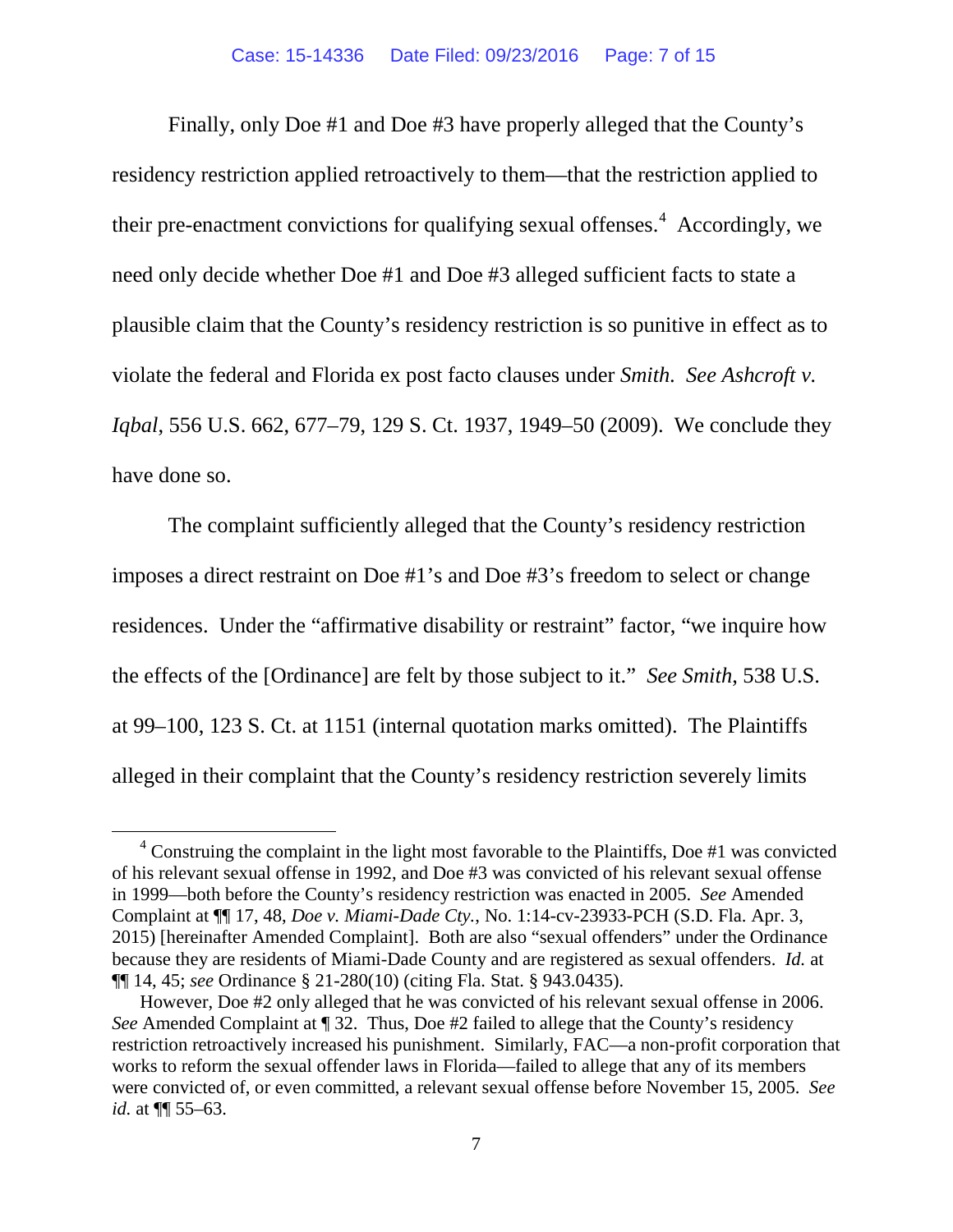housing options for individuals subject to the restriction, "drastically exacerbat[ing] transience and homelessness." *See* Amended Complaint at ¶ 74. Doe #1 and Doe #3 have specifically alleged that they are homeless and that their homelessness resulted directly from the County's residency restriction "severely restricting available, affordable housing options."*Id.* at ¶ 54; *accord id.* at ¶ 28. Doe #1 was twice instructed by probation officers to live at homeless encampments after the County's residency restriction made him unable to live with his sister and he could not find other housing compliant with the restriction. *See id.* at ¶¶ 18–28.He currently lives at a makeshift homeless encampment near "an active railroad track" (the Encampment).[5](#page-7-0) *See id.* at ¶¶ 5, 25.Similarly, Doe #3 sleeps in his car at the Encampment because, "despite repeated attempts, he has been unable to obtain available, affordable rental housing in compliance with the Ordinance." *See id.* at ¶¶ 52–53.

Doe #1 and Doe #3 also sufficiently alleged that the County's residency restriction is excessive in comparison to its public safety goal of addressing recidivism. [6](#page-7-1) *See Smith*, 538 U.S. at 105, 123 S. Ct. at 1154 (regulation is excessive

<span id="page-7-0"></span><sup>&</sup>lt;sup>5</sup> There are no restroom facilities, sanitary water, or designated shelter at the Encampment, which is technically on private property. *See id.* at  $\P$  120–23.<br><sup>6</sup> The stated intent of the Ordinance "is to serve the County's compelling interest to promote,

<span id="page-7-1"></span>protect and improve the health, safety and welfare of the citizens of the County, particularly children, by prohibiting sexual offenders and sexual predators from establishing temporary or permanent residence in certain areas where children are known to regularly congregate." The County made findings that, *inter alia*, "[s]exual offenders are extremely likely to use physical violence and to repeat their offenses." *See* Ordinance § 21-278.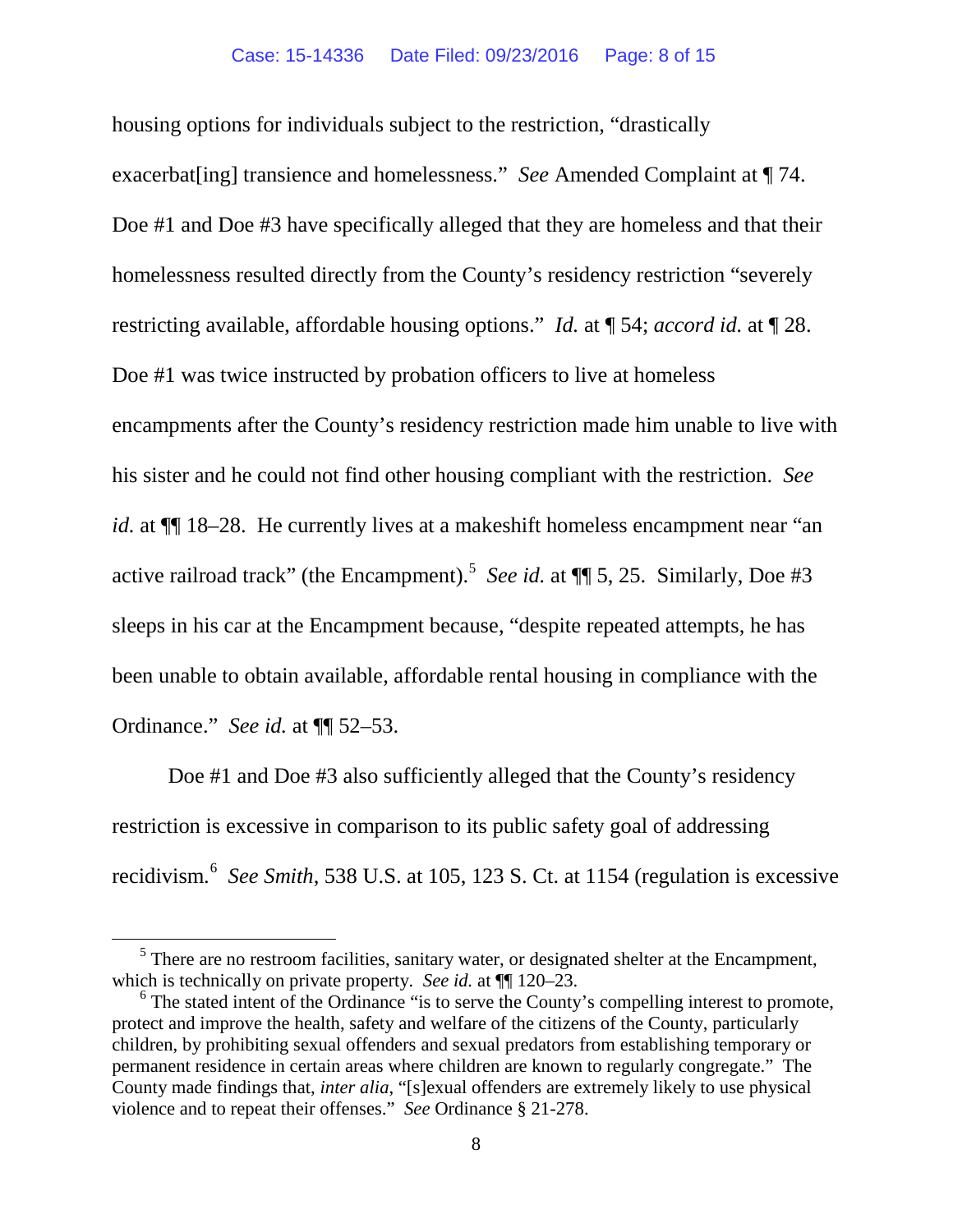if "[un]reasonable in light of [its] nonpunitive objective"). Accepting the facts alleged in the complaint as true, the County's residency restriction is "among the strictest in the nation." *See* Amended Complaint at ¶ 74.An individual becomes subject to the restriction based solely on the fact of his or her prior conviction for a listed sexual offense, without regard to his or her individual "risk of recidivism over time." *See id.* at ¶¶ 72–73. This is so despite the fact that "[r]esearch has consistently shown that sexual offender recidivism rates are among the lowest for any category of offenses, and that this lower risk of sexual offense recidivism steadily declines over time." *See id.* at ¶ 136. Nonetheless, the County's residency restriction applies for life, even after an individual no longer has to register as a sexual offender under Florida law and is no longer subject to the state law 1,000 foot residency restriction. *See id.* at ¶ 72. The County's residency restriction also applies "even if there is no viable route to reach the school within 2500 feet." *Id.* at ¶ 141.

The Plaintiffs further argue that the County's residency restriction not only fails to advance, but also directly undermines, the goal of public safety. The complaint stated that "[t]he only demonstrated means of effectively managing reentry and recidivism [of former sexual offenders] are targeted treatment, along with maintaining supportive, stable environments that provide access to housing, employment, and transportation," rather than by "[making] categorical

9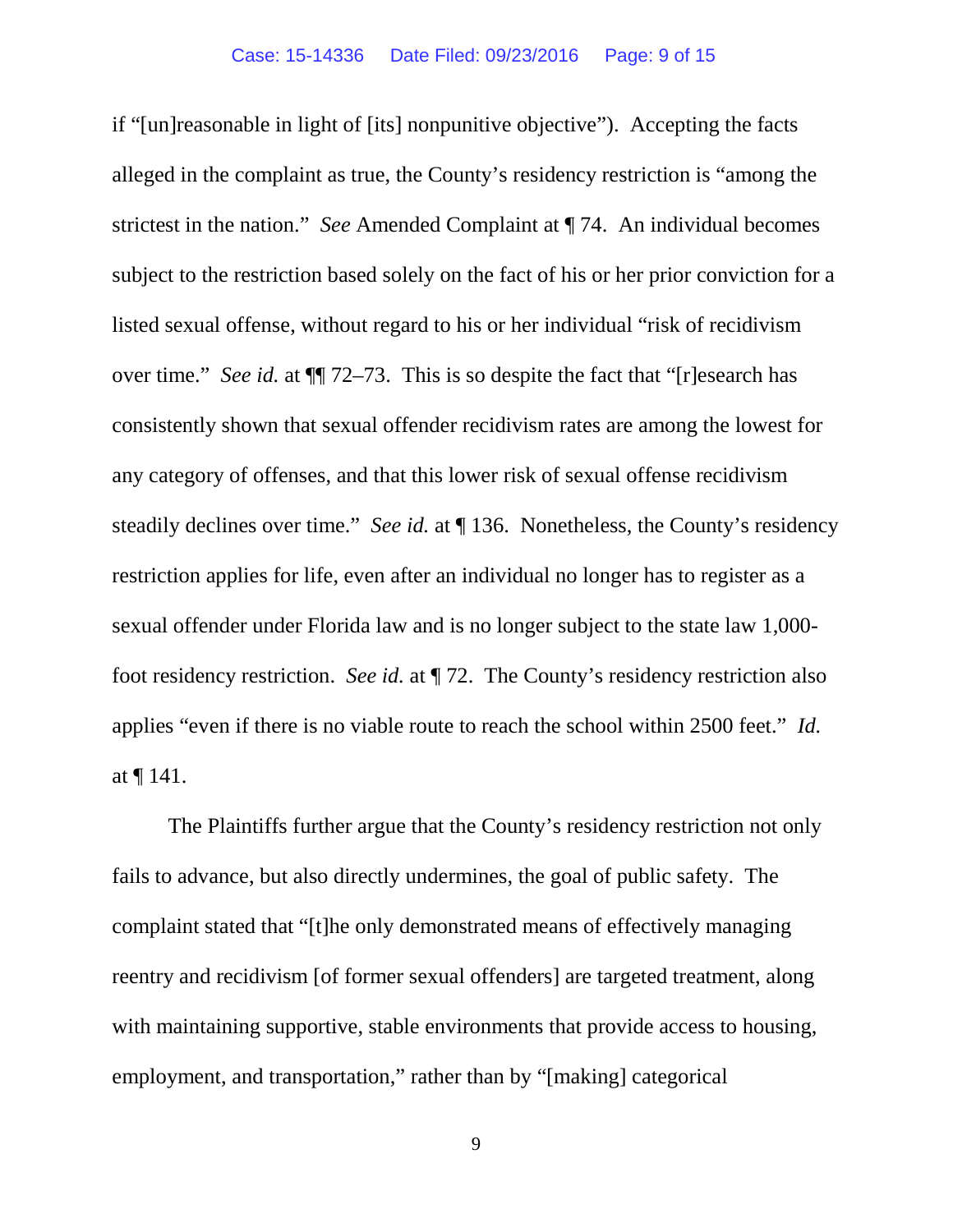assumptions about groups of former sexual offenders." *See id.* at ¶¶ 137, 143. The complaint also alleged that the transience and homelessness that the residency restriction causes undermine sexual offenders' abilities to successfully re-enter society and increase the risk of recidivism by "mak[ing] it more difficult for Plaintiffs and others to secure residences, receive treatment, and obtain and maintain employment." *See id.* at ¶¶ 146, 149. In light of the foregoing, we conclude that Doe #1 and Doe #3 have stated a plausible claim that the County's residency restriction is so punitive in effect as to violate the ex post facto clauses of the federal and Florida Constitutions.

#### V

Our role in reviewing the grant of a 12(b)(6) motion merely is to determine whether the plaintiffs stated a plausible claim, such that they should be permitted to proceed to discovery. *See Chaparro v. Carnival Corp.*, 693 F.3d 1333, 1337 (11th Cir. 2012) (per curiam). Here, Doe #1 and Doe #3 alleged sufficient facts to raise plausible claims that the County's residency restriction is so punitive in effect that it violates the ex post facto clauses of the federal and Florida Constitutions. Whether Doe #1 and Doe #3 ultimately prevail is a determination for a future stage of this litigation. Thus, we reverse the district court's grant of the County's motion to dismiss as to Doe #1 and Doe #3's ex post facto challenges and remand for further proceedings.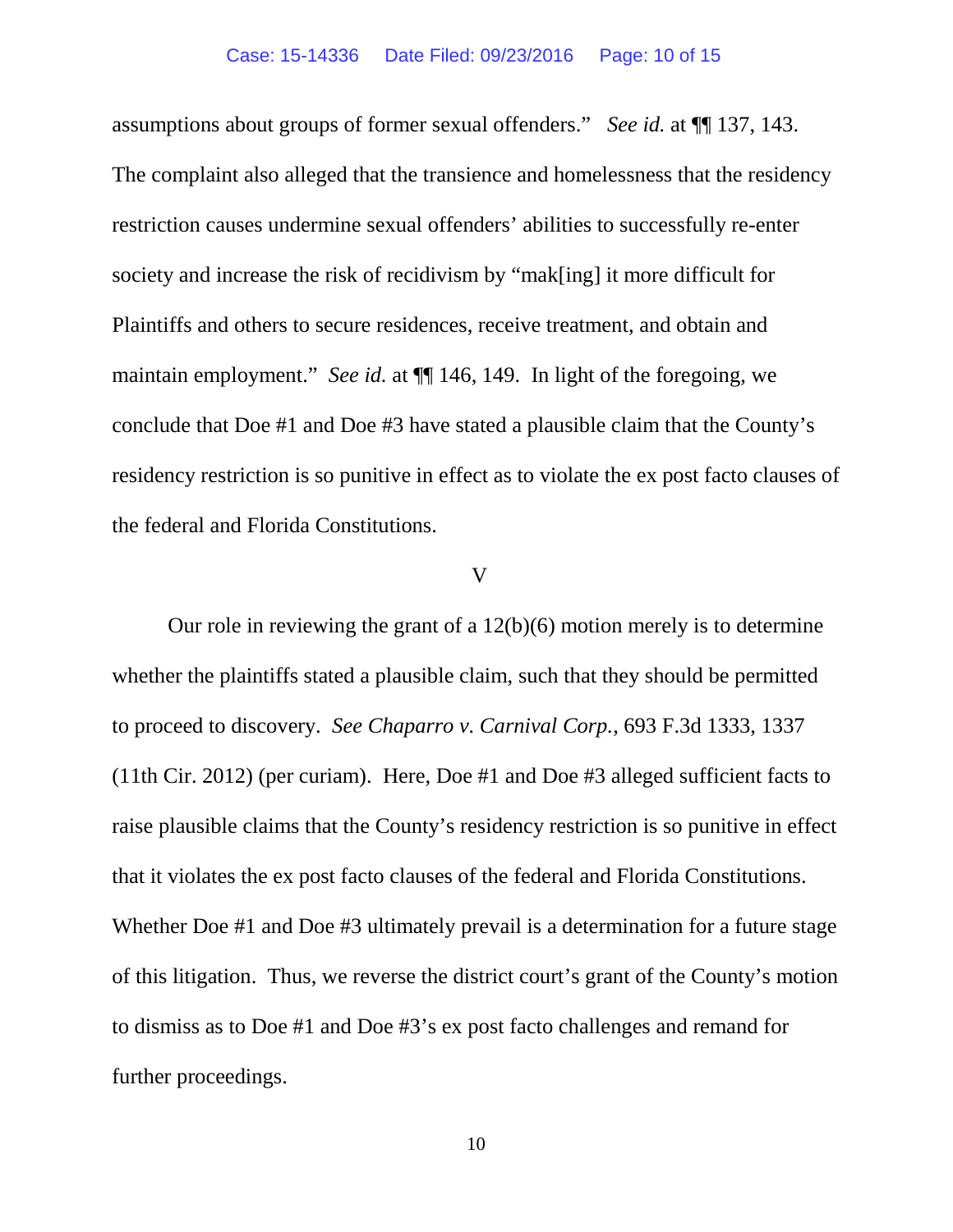# **AFFIRMED IN PART, REVERSED IN PART, AND REMANDED.**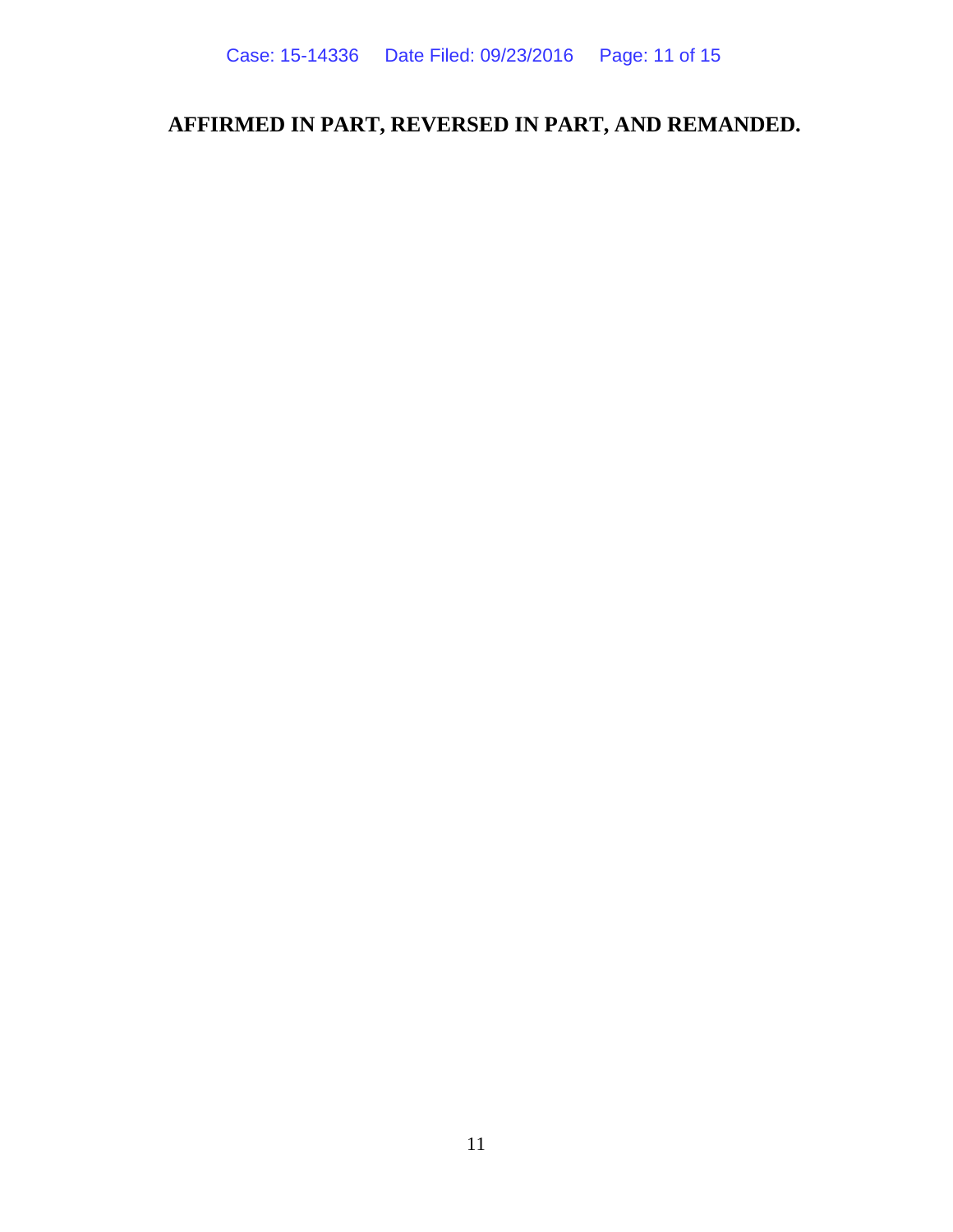#### Appendix

### ARTICLE XVII. - THE LAUREN BOOK CHILD SAFETY ORDINANCE

Sec. 21-277. - Title.

Article XVII shall be known and may be cited as "The Lauren Book Child Safety Ordinance."

Sec. 21-278. - Findings and Intent.

- (a) Repeat sexual offenders, sexual offenders who use physical violence and sexual offenders who prey on children are sexual predators who present an extreme threat to the public safety. Sexual offenders are extremely likely to use physical violence and to repeat their offenses. Most sexual offenders commit many offenses, have many more victims than are ever reported, and are prosecuted for only a fraction of their crimes. This makes the cost of sexual offender victimization to society at large, while incalculable, clearly exorbitant.
- (b) The intent of this article is to serve the County's compelling interest to promote, protect and improve the health, safety and welfare of the citizens of the County, particularly children, by prohibiting sexual offenders and sexual predators from establishing temporary or permanent residence in certain areas where children are known to regularly congregate, to prohibit renting or leasing certain property to sexual offenders or sexual predators if such property is located where children are known to regularly congregate and to restrict sexual offenders' and sexual predators' access to parks and child care facilities.

. . . .

12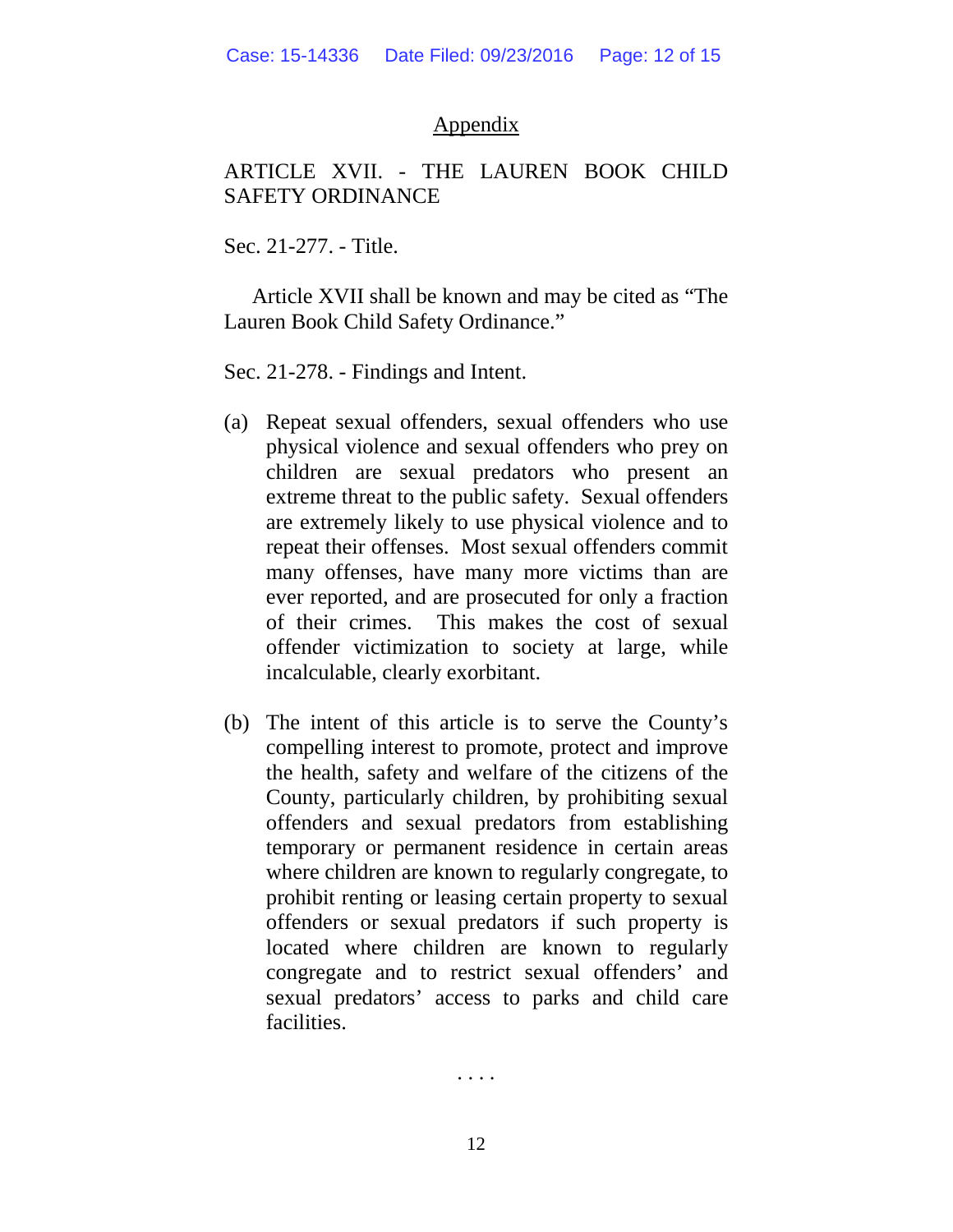Sec. 21-280. - Definitions.

The following terms and phrases when used in this article shall have the meanings ascribed to them in this section unless the context otherwise requires:

. . . .

- (4) "Convicted" or "conviction" means a determination of guilt which is the result of a trial or the entry of a plea of guilty or nolo contendere, regardless of whether adjudication is withheld. A conviction for a similar offense includes, but is not limited to: a conviction by a federal or military tribunal, including courts-martial conducted by the Armed Forces of the United States, and includes a conviction or entry of a plea of guilty or nolo contendere resulting in a sanction in any state of the United States or other jurisdiction. A sanction includes, but is not limited to, a fine, probation, community control, parole, conditional release, control release, or incarceration in a state prison, federal prison, private correctional facility, or local detention facility.
- (7) "Permanent residence" means a place where a person abides, lodges, or resides for fourteen (14) or more consecutive days.

. . . .

- (8) "Reside" or "residence" means to have a place of permanent residence or temporary residence.
- (9) "School" means a public or private kindergarten, elementary, middle or secondary (high) school.
- (10) "Sexual offender" shall have the meaning ascribed to such term in Section 943.0435, Florida Statutes.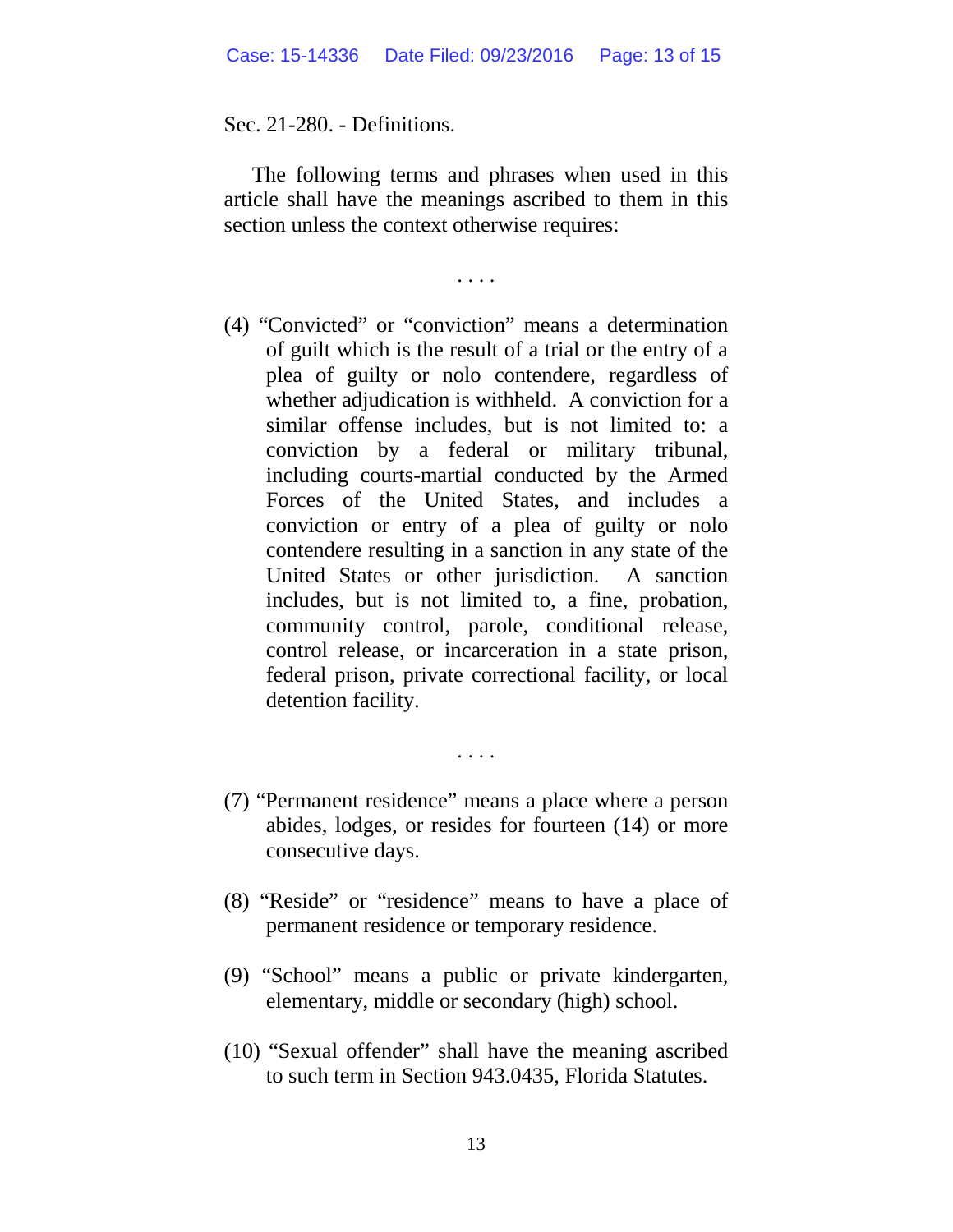- (11) "Sexual offense" means a conviction under Section 794.011, 800.04, 827.071, 847.0135(5) or 847.0145, Florida Statutes, or a similar law of another jurisdiction in which the victim or apparent victim of the sexual offense was less than sixteen (16) years of age, excluding Section 794.011(10), Florida Statutes.
- (12) "Sexual predator" shall have the meaning ascribed to such term in Section 775.21, Florida Statutes.
- (13) "Temporary residence" means a place where the person abides, lodges, or resides for a period of fourteen (14) or more days in the aggregate during any calendar year and which is not the person's permanent address, or a place where the person routinely abides, lodges, or resides for a period of four (4) or more consecutive or nonconsecutive days in any month and which is not the person's permanent residence.

Sec. 21-281. - Sexual Offender and Sexual Predator Residence Prohibition; Penalties.

- (a) It is unlawful for any person who has been convicted of a violation of Section 794.011 (sexual battery), 800.04 (lewd and lascivious acts on/in presence of persons under age 16), 827.071 (sexual performance by a child), 847.0135(5) (sexual acts transmitted over computer) or 847.0145 (selling or buying of minors for portrayal in sexually explicit conduct), Florida Statutes, or a similar law of another jurisdiction, in which the victim or apparent victim of the offense was less than sixteen (16) years of age, to reside within 2,500 feet of any school.
- (b) The 2,500-foot distance shall be measured in a straight line from the outer boundary of the real property that comprises a sexual offender's or sexual predator's residence to the nearest boundary line of